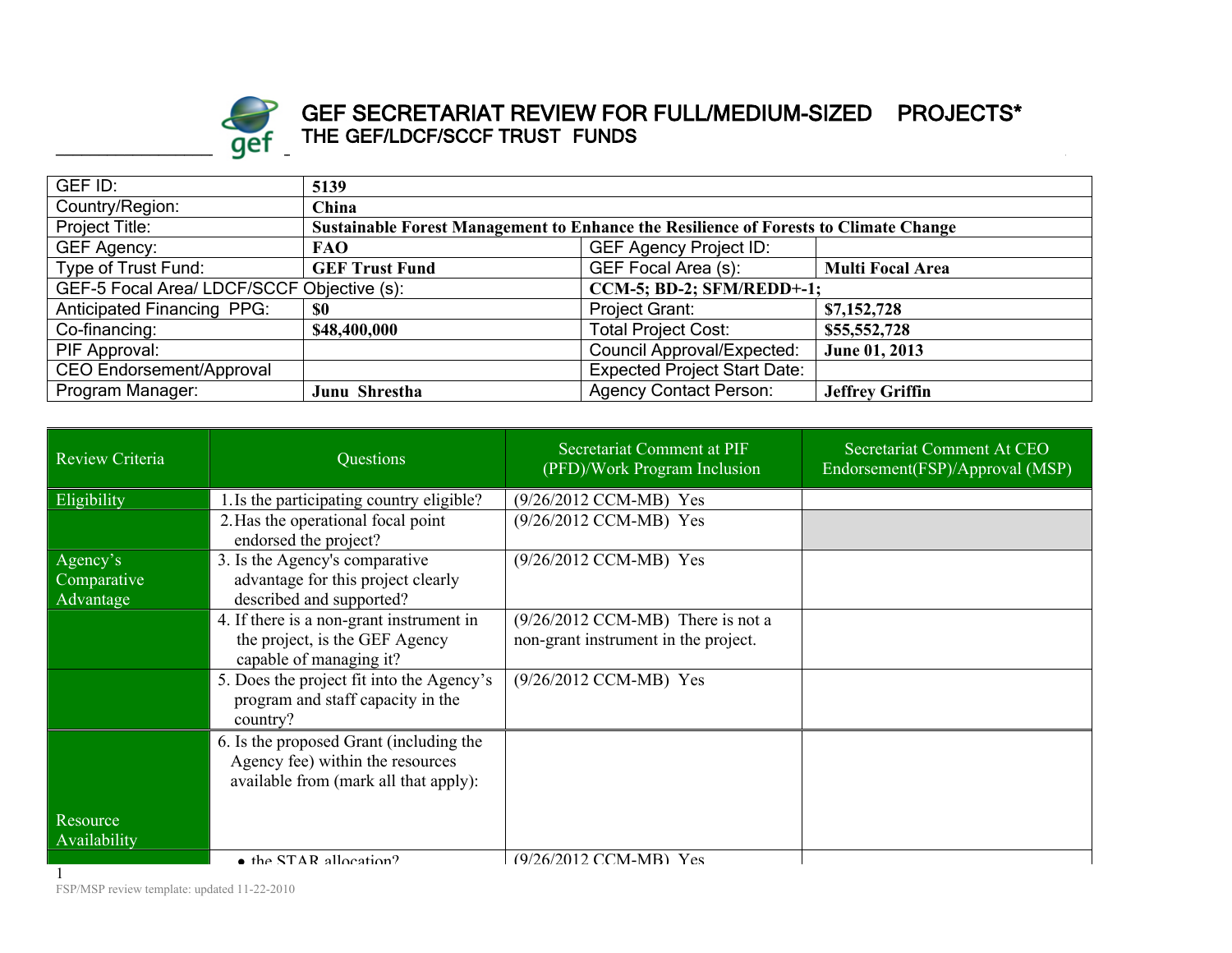|                     |                                                            | China's STAR allocation is<br>\$211,690,000 and currently it has                |  |
|---------------------|------------------------------------------------------------|---------------------------------------------------------------------------------|--|
|                     |                                                            | \$65,317,273 remaining.                                                         |  |
|                     | • the focal area allocation?                               | (9/26/2012 CCM-MB) Yes China has                                                |  |
|                     |                                                            | a CCM STAR allocation of                                                        |  |
|                     |                                                            | \$149,600,000 and it has \$43,882,501                                           |  |
|                     |                                                            | remaining for CCM.                                                              |  |
|                     |                                                            |                                                                                 |  |
|                     |                                                            | (NR - UA) Yes for BD                                                            |  |
|                     | • the LDCF under the principle of<br>equitable access      | (9/26/2012 CCM-MB) N/A                                                          |  |
|                     | • the SCCF (Adaptation or                                  | (9/26/2012 CCM-MB) N/A                                                          |  |
|                     | Technology Transfer)?<br>• Nagoya Protocol Investment Fund | (9/26/2012 CCM-MB) N/A                                                          |  |
|                     |                                                            |                                                                                 |  |
|                     | · focal area set-aside?                                    | (9/26/2012 CCM-MB) Yes, for                                                     |  |
|                     |                                                            | SFM/REDD+ set aside.                                                            |  |
|                     | 7. Is the project aligned with the focal                   | $(9/26/2012 \text{ CCM-MB})$ Yes but see #8                                     |  |
| Project Consistency | /multifocal areas/ LDCF/SCCF/NPIF                          | below.                                                                          |  |
|                     | results framework?                                         |                                                                                 |  |
|                     | 8. Are the relevant GEF 5 focal/                           | (9/26/2012 CCM-MB) Not at this time.                                            |  |
|                     | multifocal areas/LDCF/SCCF/NPIF                            | The contributions of the project                                                |  |
|                     | objectives identified?                                     | components to CCM5 objectives are                                               |  |
|                     |                                                            | not clear. Please justify in terms of of                                        |  |
|                     |                                                            | enhancement of carbon stocks and GHG<br>emissions avoided. This is particularly |  |
|                     |                                                            | important to justify where production                                           |  |
|                     |                                                            | forestry will continue, as the                                                  |  |
|                     |                                                            | calculationw will be more complex than                                          |  |
|                     |                                                            | where reforestation occurs. An                                                  |  |
|                     |                                                            | important incremental activity very                                             |  |
|                     |                                                            | appropriate to CCM5 investment could                                            |  |
|                     |                                                            | be the improvement of China's national                                          |  |
|                     |                                                            | forest inventory systems to account for                                         |  |
|                     |                                                            | C and GHG emissions from land use.                                              |  |
|                     |                                                            | (NR - UA) The contribution of the                                               |  |
|                     |                                                            | project to Biodiversity mainstreaming                                           |  |
|                     |                                                            | objectives will need to be improved.<br>The annification of good cilvicultural  |  |
| $\overline{2}$      |                                                            |                                                                                 |  |

FSP/MSP review template: updated 11-22-2010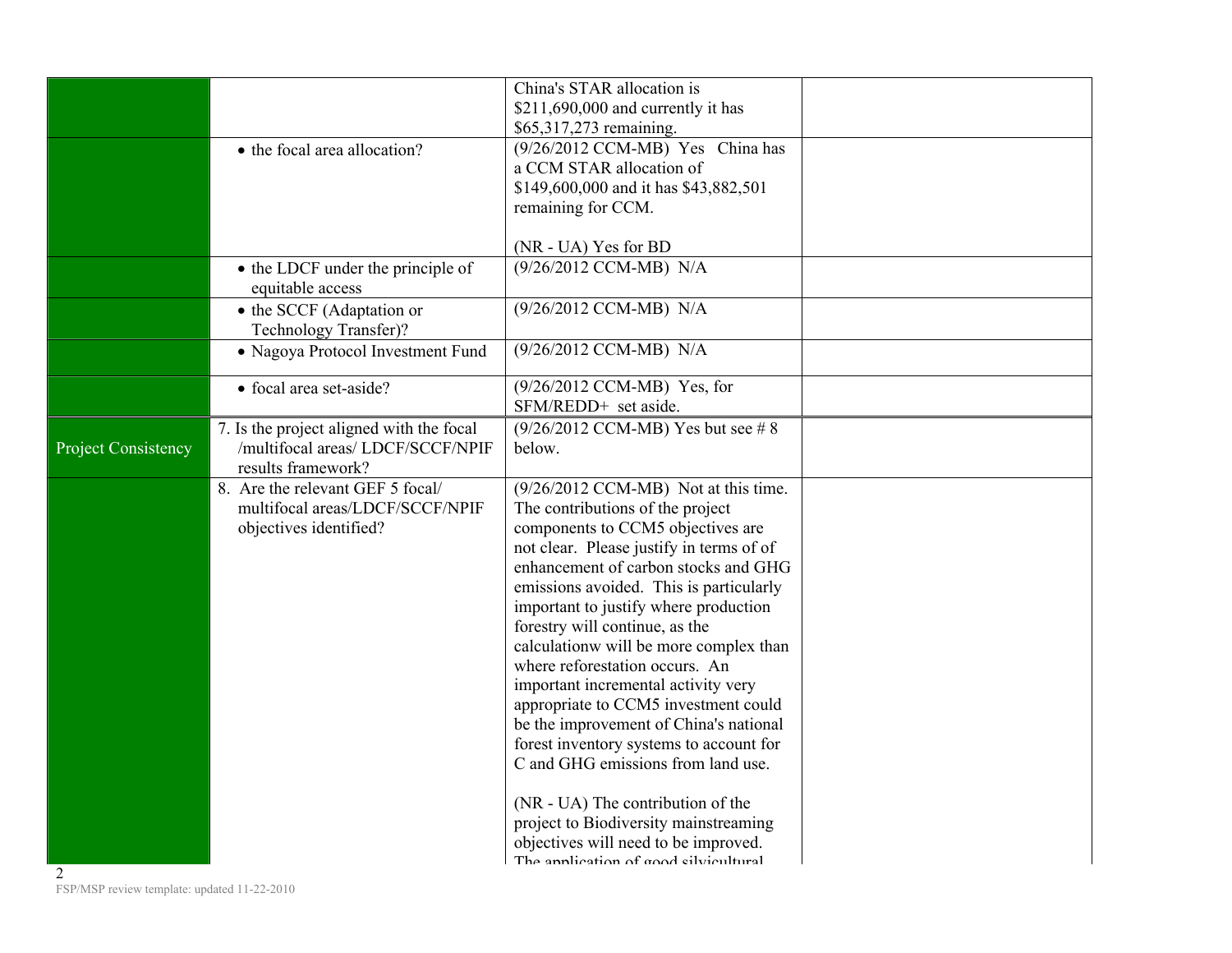|                                       | storey structure, retaining woody debris)      |
|---------------------------------------|------------------------------------------------|
|                                       | is rather a baseline activity and does not     |
|                                       | justify an incremental BD investment.          |
|                                       | However, GEF could provide support if          |
|                                       | e.g. forest certification criteria (i.e. FSC)  |
|                                       | would be applied and certification             |
|                                       | pursued for those areas where good             |
|                                       | silvicultural practices will be                |
|                                       | implemented.                                   |
|                                       |                                                |
|                                       | 4/9/2013 CCM JS                                |
|                                       |                                                |
|                                       | Provided explanation on alignment with         |
|                                       | the CCM-5 objectives is sufficient for         |
|                                       | the PIF stage.                                 |
|                                       | Recommended Action at CEO                      |
|                                       | Endorsement:                                   |
|                                       |                                                |
|                                       | Please elaborate on the monitoring             |
|                                       | system that will be established to track       |
|                                       | carbon benefits accrued through the            |
|                                       | project. Please explain how the                |
|                                       | guidelines developed will be                   |
|                                       | incorporated into implementation of            |
|                                       | national inventory program and how the         |
|                                       | guidelines will address the range of           |
|                                       | forests that exist within the country.         |
|                                       |                                                |
|                                       | 4/9/2013 NR UA:                                |
|                                       | NR comments have been adressed.                |
|                                       | Cleared.                                       |
| 9. Is the project consistent with the | $(9/26/2012 \text{ CCM-MB})$ Not at this time. |
| recipient country's national          | Please revise in light of the national         |
| strategies and plans or reports and   | strategies and plans (e.g. national            |
| assessments under relevant            | communication to the UNFCCC (2004              |
| conventions, including NPFE,          | and new communication under                    |
| NAPA, NCSA, or NAP?                   | development), China's climate change           |
|                                       | policy under the Bali Action Plan, the         |
|                                       | MRV sytem for mitigating climate               |
|                                       | change in China, Energy and Climate            |
|                                       | Goals of China's 12th Five-Year Plan)          |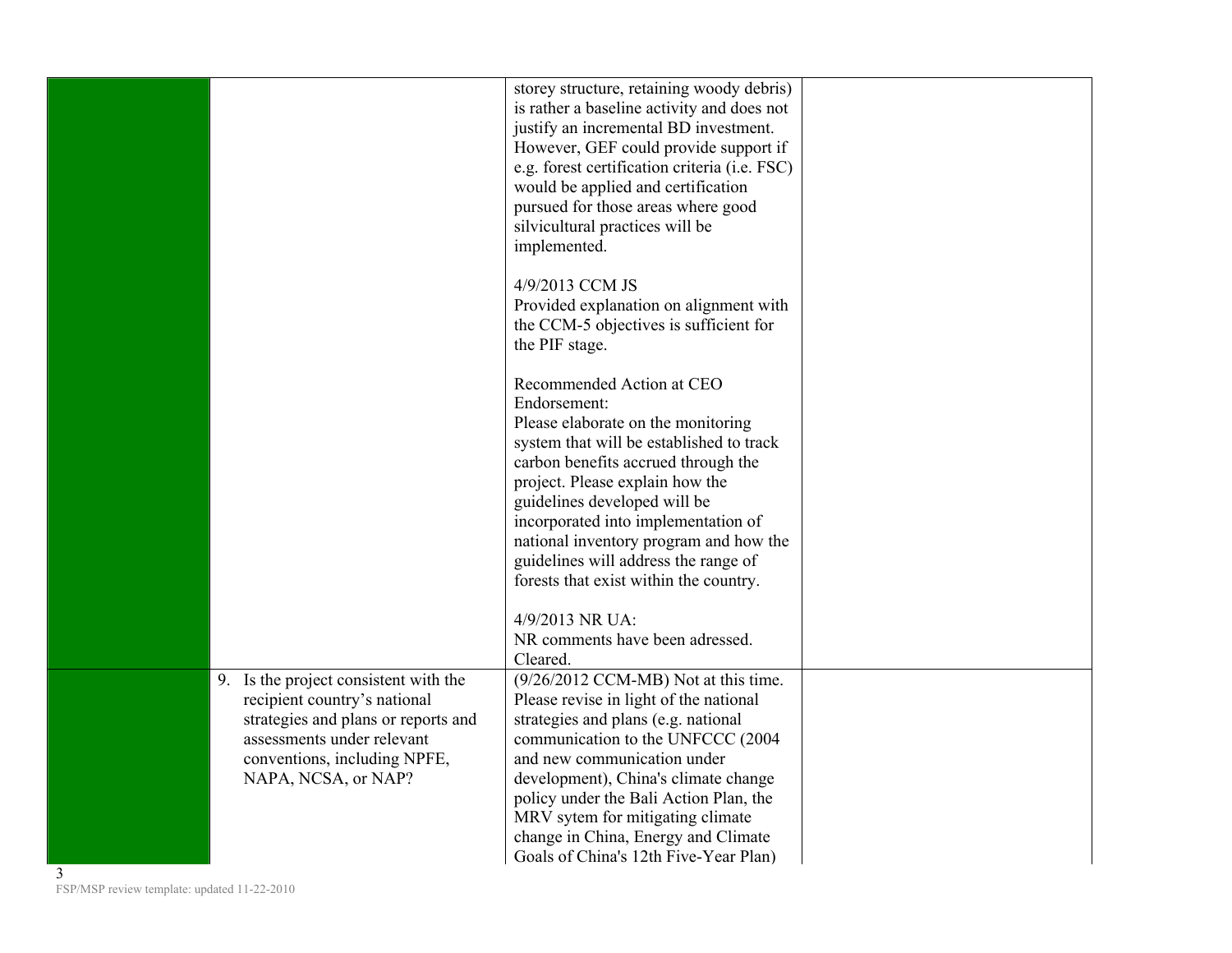|   |                                                                                   | appropriate.                                                                     |  |
|---|-----------------------------------------------------------------------------------|----------------------------------------------------------------------------------|--|
|   |                                                                                   |                                                                                  |  |
|   |                                                                                   | 4/9/2013 CCM JS                                                                  |  |
|   |                                                                                   | Yes. Adequate information is provided.                                           |  |
|   |                                                                                   | 4/9/2013 NR UA:                                                                  |  |
|   |                                                                                   | NR comments have been adressed.                                                  |  |
|   |                                                                                   | Cleared.                                                                         |  |
|   | 10. Does the proposal clearly articulate<br>how the capacities developed, if any, | (9/26/2012 CCM-MB) Not at this time.<br>As written, the contribution of the      |  |
|   | will contribute to the sustainability                                             | components to the CCM5 and                                                       |  |
|   | of project outcomes?                                                              | SFM/REDD+ are not clear. Most                                                    |  |
|   |                                                                                   | notably, the contribution to the<br>sustainability of carbon stocks and GHG      |  |
|   |                                                                                   | emissions avoided beyond EOP is not                                              |  |
|   |                                                                                   | apparent. Please revise and align more                                           |  |
|   |                                                                                   | clearly with the CCM and SFM/REDD+<br>FA and incentive objectives and            |  |
|   |                                                                                   | indicators. This is particularly important                                       |  |
|   |                                                                                   | where production forestry will continue                                          |  |
|   |                                                                                   | and requires careful C accounting as<br>harvesting will occur by stakeholders    |  |
|   |                                                                                   | (please see $#30$ ).                                                             |  |
|   |                                                                                   |                                                                                  |  |
|   |                                                                                   | 4/9/2013 CCM JS                                                                  |  |
|   |                                                                                   | Yes for PIF stage.                                                               |  |
|   |                                                                                   |                                                                                  |  |
|   |                                                                                   | Recommended Action at CEO                                                        |  |
|   |                                                                                   | <b>Endorsement Stage:</b><br>Please identify the drivers for forest              |  |
|   |                                                                                   | degradation and if the threat still exist                                        |  |
|   |                                                                                   | please explain how the project addresses                                         |  |
|   |                                                                                   | these drivers so that the project<br>outcomes related to reforestation and       |  |
|   |                                                                                   | forest diversification activities will be                                        |  |
|   |                                                                                   | sustained.                                                                       |  |
|   |                                                                                   | The preliminary estimates provided on<br>C sequestered in the production forests |  |
| 4 |                                                                                   |                                                                                  |  |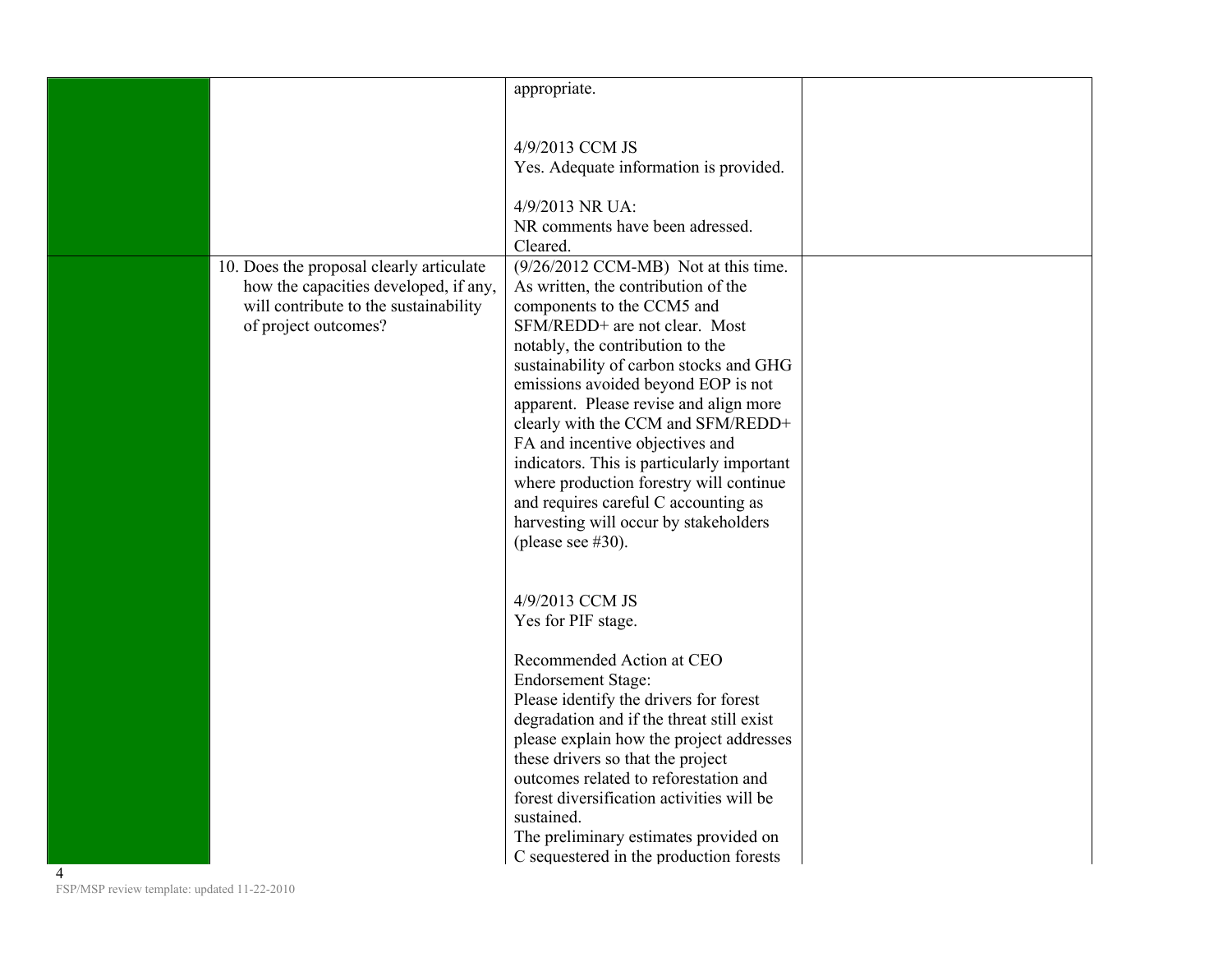|                                             |                                        | monitoring system need to be set up and                                       |  |
|---------------------------------------------|----------------------------------------|-------------------------------------------------------------------------------|--|
|                                             |                                        | relevant indicators need to be                                                |  |
|                                             |                                        | determined to ensure that C benefits                                          |  |
|                                             |                                        | through the production forest continue                                        |  |
|                                             |                                        | and agree with the estimates provided.                                        |  |
|                                             | 11. Is (are) the baseline project(s),  | (9/26/2012 CCM-MB) Not at this time.                                          |  |
|                                             | including problem (s) that the         |                                                                               |  |
|                                             | baseline project(s) seek/s to address, | The baseline is not adequately detailed                                       |  |
|                                             | sufficiently described and based on    | to allow presentation of adequate                                             |  |
|                                             | sound data and assumptions?            | incremental/additive reasoning in #13                                         |  |
|                                             |                                        | below. The baseline provided describes                                        |  |
|                                             |                                        | the intent to increase the diversity in                                       |  |
|                                             |                                        | these forests and thereby increase C                                          |  |
|                                             |                                        | storage. There is little information                                          |  |
|                                             |                                        | about the history of forests and                                              |  |
|                                             |                                        | deforestation/conversion to plantations                                       |  |
|                                             |                                        | and changes in biodiversity or of carbon                                      |  |
|                                             |                                        | stocks. Also there is no information                                          |  |
|                                             |                                        | about current carbon stocks in the                                            |  |
|                                             |                                        |                                                                               |  |
|                                             |                                        | plantations, which will be needed to<br>calculate additional C stored. Please |  |
|                                             |                                        | discuss other projects that are being                                         |  |
|                                             |                                        |                                                                               |  |
|                                             |                                        | conducted in the country that can be                                          |  |
|                                             |                                        | used as a baseline to justify incremental                                     |  |
|                                             |                                        | benefits. Also, please set up                                                 |  |
|                                             |                                        | justification of the activities and                                           |  |
|                                             |                                        | expected outcomes in context of the                                           |  |
|                                             |                                        | national forest inventories, MRV                                              |  |
| Project Design                              |                                        | systems, and Climate Change plans and                                         |  |
|                                             |                                        | assessments. Comments in other parts                                          |  |
|                                             |                                        | of this review also may assist in                                             |  |
|                                             |                                        | strengthening the baseline of this                                            |  |
|                                             |                                        | project.                                                                      |  |
|                                             |                                        |                                                                               |  |
|                                             |                                        | (NR - UA) We agree that the                                                   |  |
|                                             |                                        | incremental investment of the GEF is                                          |  |
|                                             |                                        | potentially important to "strengthen the                                      |  |
|                                             |                                        | role and benefits of forest user groups in                                    |  |
|                                             |                                        | forest management" (para 10),                                                 |  |
| 5                                           |                                        | "implementing operational SFM                                                 |  |
| FSP/MSP review template: updated 11-22-2010 |                                        |                                                                               |  |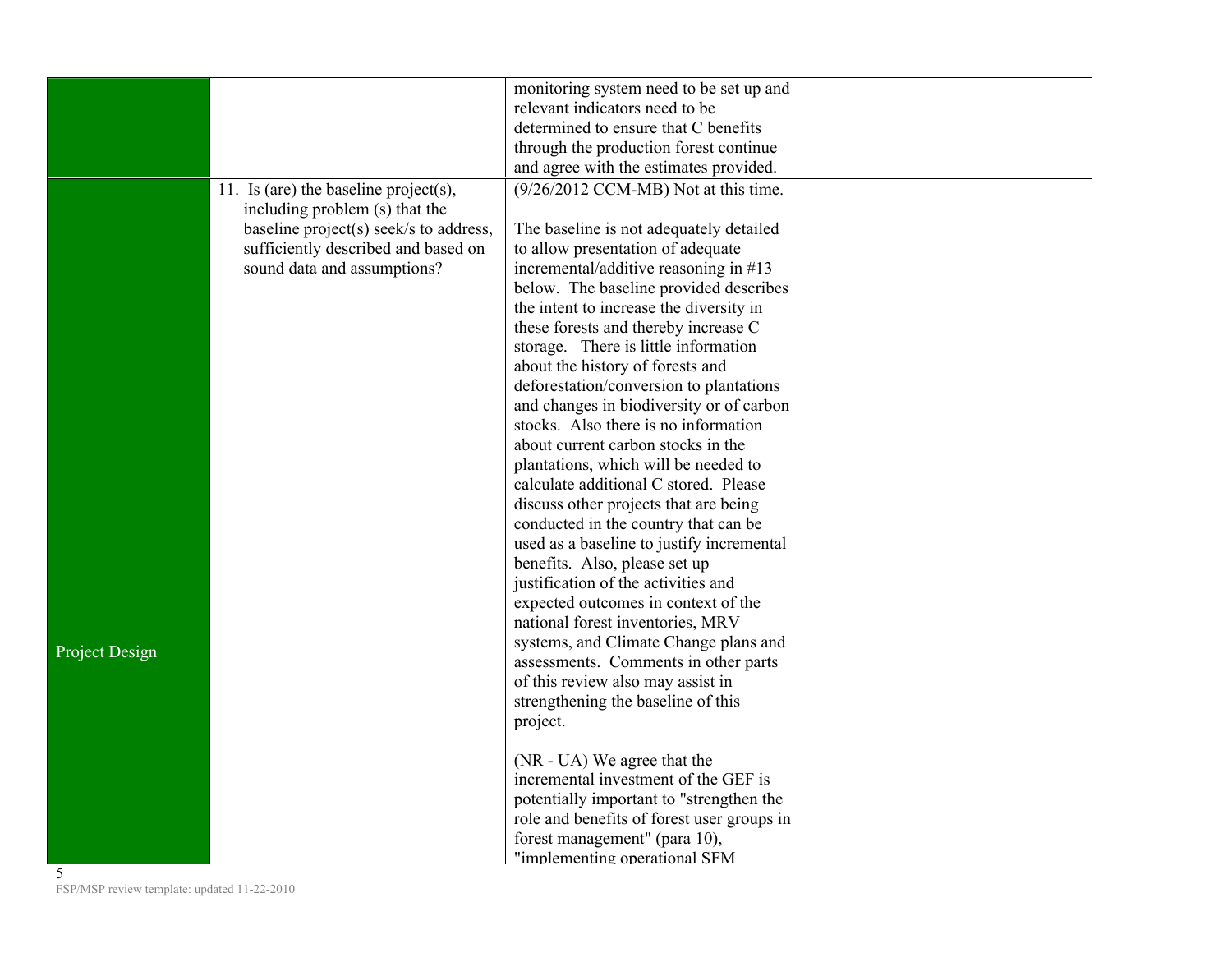|   |                                                                                                                                                                                                                  | and "achieving more effective forest<br>management by farmers and FMUs"<br>(para 18). However, this incremental<br>value needs to be better outlined as to<br>how this builds on the mentioned<br>baseline, WHERE it is planned to be<br>implemented and HOW it is going to be<br>achieved.                                                                                         |  |
|---|------------------------------------------------------------------------------------------------------------------------------------------------------------------------------------------------------------------|-------------------------------------------------------------------------------------------------------------------------------------------------------------------------------------------------------------------------------------------------------------------------------------------------------------------------------------------------------------------------------------|--|
|   |                                                                                                                                                                                                                  | 4/9/2013 CCM JS<br>Yes for PIF stage.<br>Recommended Action at CEO<br><b>Endorsement Stage:</b><br>Please determine the baseline carbon<br>stocks in the different forests<br>(monoculture plantation and degraded<br>forests) in the target provinces based on<br>the on-site data. Please explain the<br>status of the national inventory system<br>in detail.<br>4/9/2013 NR UA: |  |
|   |                                                                                                                                                                                                                  | NR comments have been adressed.<br>Cleared.                                                                                                                                                                                                                                                                                                                                         |  |
|   | 12. Has the cost-effectiveness been<br>sufficiently demonstrated, including<br>the cost-effectiveness of the project<br>design approach as compared to<br>alternative approaches to achieve<br>similar benefits? |                                                                                                                                                                                                                                                                                                                                                                                     |  |
| 6 | 13. Are the activities that will be<br>financed using GEF/LDCF/SCCF<br>funding based on incremental/<br>additional reasoning?                                                                                    | (9/26/2012 CCM-MB) Not at this time.<br>There needs to be a more clear<br>justification of how the project will<br>provide global environmental benefits.<br>As written, these benefits include C<br>sequestration in plantation forests and<br>wood projects, but this is not justified<br>with a comparison of baseline with                                                      |  |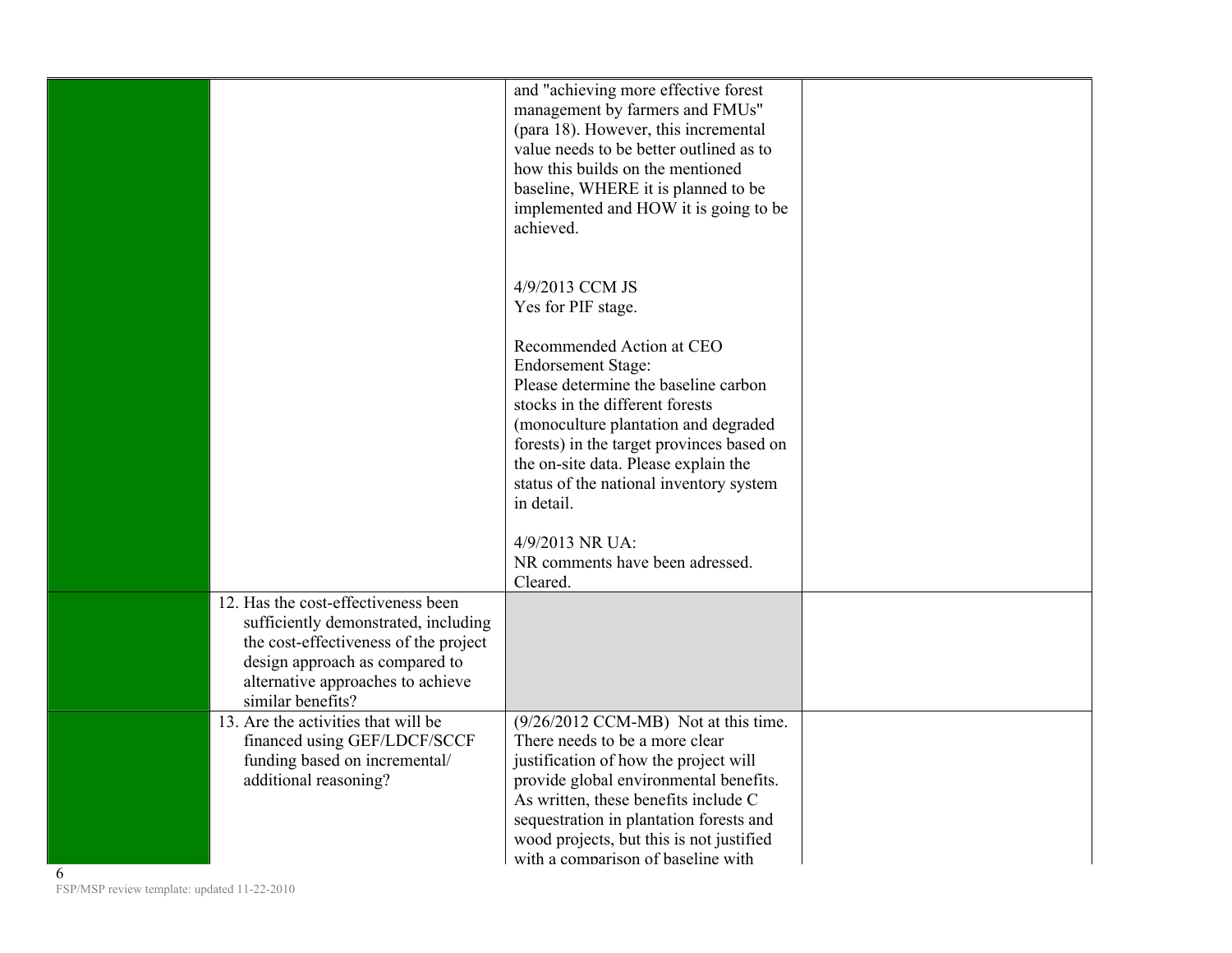|  | carbon expected to be sequestered<br>through the proposed project using<br>methodologies equivalent to Tier 2 level                         |  |
|--|---------------------------------------------------------------------------------------------------------------------------------------------|--|
|  | stored in the harvested forest products.<br>Compare the value against increased                                                             |  |
|  | actual forest coverage/on-site<br>measurement/satellite imagery. Please<br>provide detailed analysis of carbon                              |  |
|  | Recommended Action at CEO<br><b>Endorsement Stage:</b><br>Please determine the carbon stocks<br>stored in the target districts based on the |  |
|  | 4/9/2013 CCM JS<br>Yes for PIF stage.                                                                                                       |  |
|  | Please also strengthen the justification<br>for the use of BD funds by clearly<br>identifying BD related GEBs.                              |  |
|  | (NR - UA) Please clarify if the project<br>entails afforestation and/or reforestation.                                                      |  |
|  | long term based on proposed activities.<br>Please revise and refer to comments in $#$<br>8, 10, 11 and 30 during revision.                  |  |
|  | thoroughly. There is a need for C<br>accounting based on what is the current<br>situation, and what is expected over the                    |  |
|  | please describe and justify C<br>sequestration in wood products more                                                                        |  |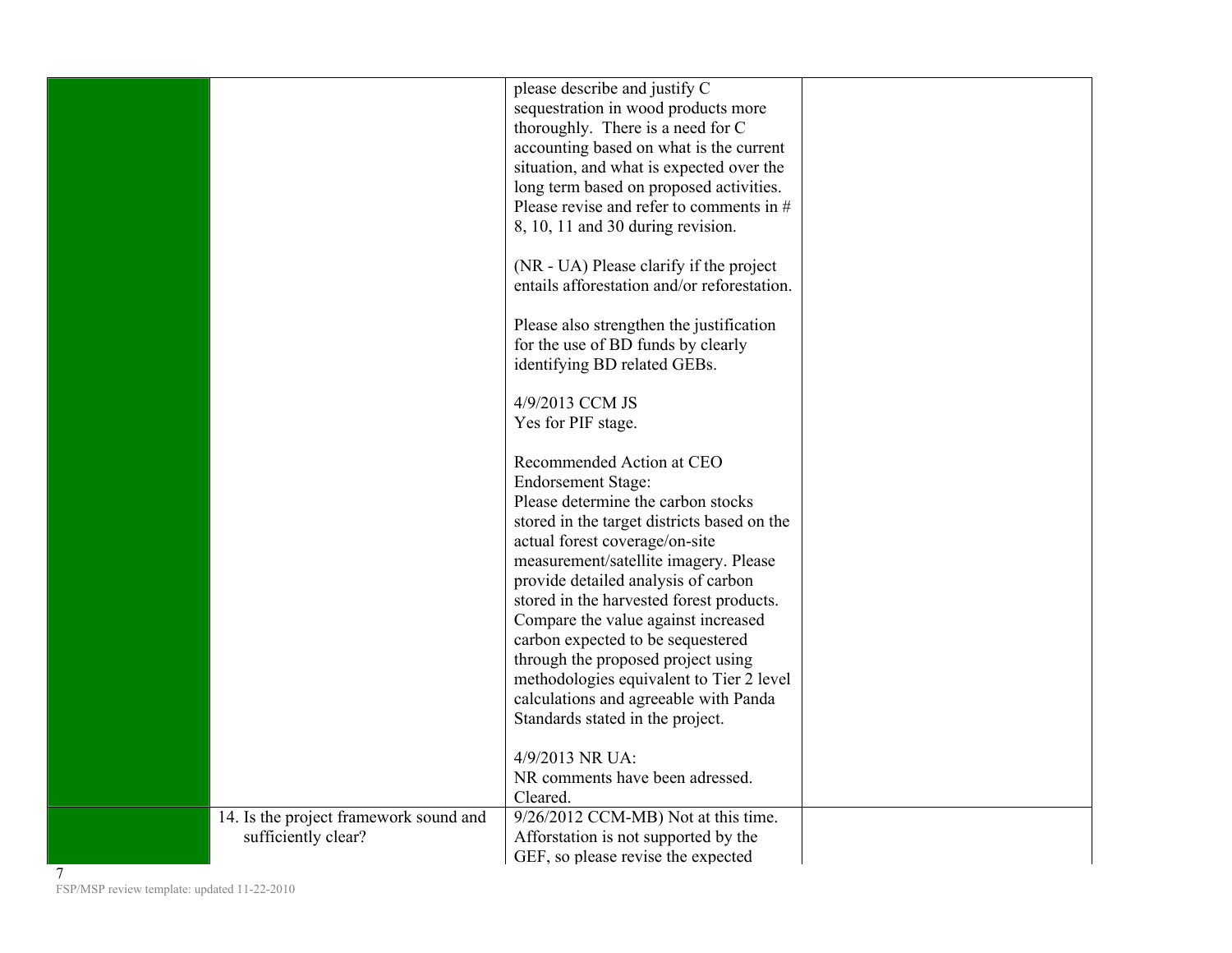|   | activities in 3.2.1 and 3.2.2 do not                                               |
|---|------------------------------------------------------------------------------------|
|   | appear to address the objectives for<br>CCM5 or SFM/REDD+. Please remove           |
|   | or justify why they are appropriate.                                               |
|   | Similar issues exist for Components 1.                                             |
|   | The increase in revenues from                                                      |
|   | sustainabily managed forests is not an                                             |
|   | appropriate expected outcome, but may<br>be considered when discussing the         |
|   | socioeconomic benefits.                                                            |
|   | Please explain more clearly the M&E                                                |
|   | system under Component 4, to measure                                               |
|   | project progress and impact. What are                                              |
|   | the metrics and indicators of success?<br>How will this link into the national     |
|   | forest inventory system, MRV system,                                               |
|   | the Six Key Ecological Forestry                                                    |
|   | Programs (SKEFP) and the REDD+<br>program overall?                                 |
|   |                                                                                    |
|   | (NR - UA) The project objective has a<br>huge scope. In this way the logic on      |
|   | how the expected outcomes contribute                                               |
|   | to the objective are not easily perceived.                                         |
|   | The intended focus of the project to<br>work specifically in certain forest types, |
|   | specific context (FMUs), specific                                                  |
|   | locations (4 provinces) needs to be                                                |
|   | improved.                                                                          |
|   |                                                                                    |
|   | 4/9/2013 CCM JS<br>Yes for PIF stage.                                              |
|   |                                                                                    |
|   | Recommended Action at CEO                                                          |
|   | <b>Endorsement Stage:</b><br>Please see comments for section 8.                    |
|   |                                                                                    |
| 9 |                                                                                    |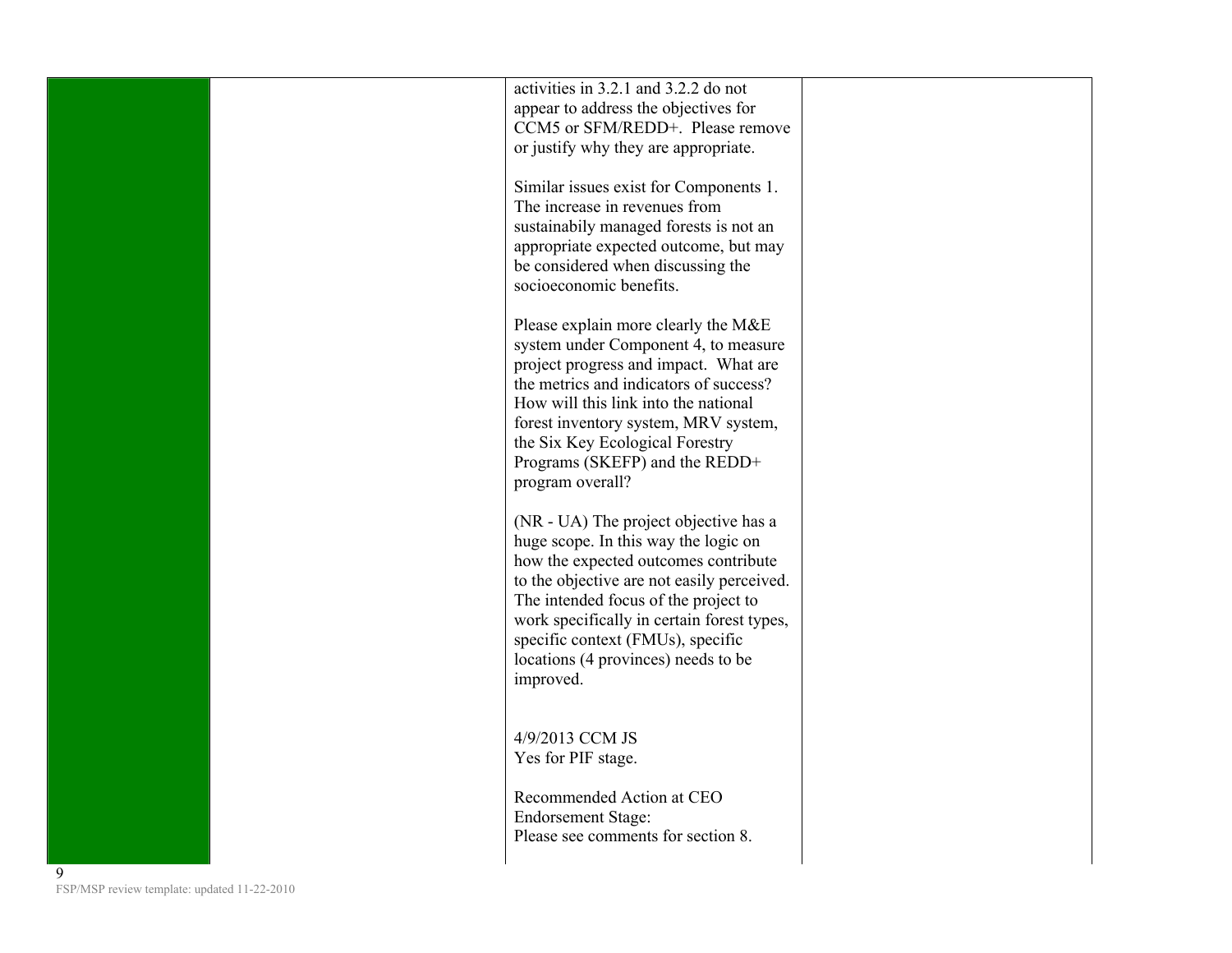|                                     | NR comments have been adressed.                                                    |  |
|-------------------------------------|------------------------------------------------------------------------------------|--|
| 15. Are the applied methodology and | Cleared.<br>(9/26/2012 CCM-MB) Not at this time.                                   |  |
| assumptions for the description of  | There is a need to better focus the                                                |  |
| the incremental/additional benefits | activities on answering the questions                                              |  |
| sound and appropriate?              | raised, and to better describe what will                                           |  |
|                                     | be done and where and how this project                                             |  |
|                                     | will be conducted.                                                                 |  |
|                                     |                                                                                    |  |
|                                     | The calculation of the                                                             |  |
|                                     | incremental/added benefits for CCM are                                             |  |
|                                     | do not provide baseline data nor                                                   |  |
|                                     | describe how well the C stocks will                                                |  |
|                                     | increase even while a stated purpose of                                            |  |
|                                     | the project is to increase economic well-                                          |  |
|                                     | being of stakeholders by allowing                                                  |  |
|                                     | timber harvesting. The calculations are                                            |  |
|                                     | more complicated than are presented                                                |  |
|                                     | and the method of calculating, including<br>adjustments for harvesting the stands, |  |
|                                     | must be included. The suggestion that                                              |  |
|                                     | improving diversity in the stands will                                             |  |
|                                     | substantially increase C stocks must be                                            |  |
|                                     | justified. At more deliberate accounting                                           |  |
|                                     | of carbon emission avoidance with the                                              |  |
|                                     | proposed activities is needed. Currently                                           |  |
|                                     | estimates are given but they are                                                   |  |
|                                     | provided without sources, calculations,                                            |  |
|                                     | or assumptions on which they are based.                                            |  |
|                                     | There is a statement in Component 3                                                |  |
|                                     | that baseline carbon data will be                                                  |  |
|                                     | documented and that carbon                                                         |  |
|                                     | sequestration and emission reductions                                              |  |
|                                     | are to be measured, reported, and                                                  |  |
|                                     | verified, but the methods are not clear,<br>particularly as it relates to wood     |  |
|                                     | recycling. Please see comment #8, 10,                                              |  |
|                                     | 11, 13 and 30.                                                                     |  |
|                                     |                                                                                    |  |
|                                     |                                                                                    |  |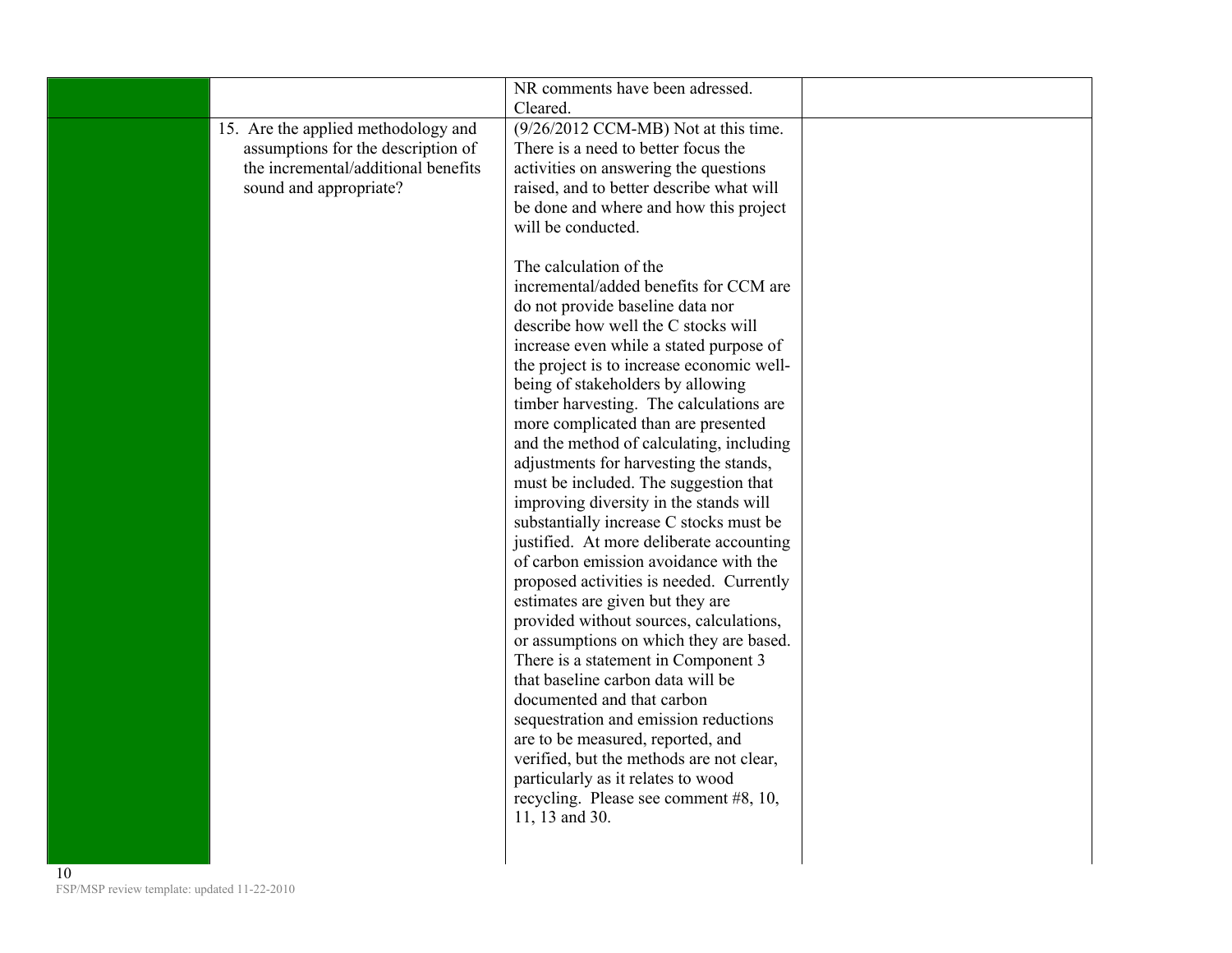|                                                                                                                                                                                                                                                                | 4/9/2013 CCM JS<br>Yes for PIF stage.                                                                                                                                                                                                                                                                                                                                                       |  |
|----------------------------------------------------------------------------------------------------------------------------------------------------------------------------------------------------------------------------------------------------------------|---------------------------------------------------------------------------------------------------------------------------------------------------------------------------------------------------------------------------------------------------------------------------------------------------------------------------------------------------------------------------------------------|--|
|                                                                                                                                                                                                                                                                | Recommended Action at CEO<br><b>Endorsement Stage:</b><br>Please see comments for section 13.                                                                                                                                                                                                                                                                                               |  |
| 16. Is there a clear description of: a) the<br>socio-economic benefits, including<br>gender dimensions, to be delivered<br>by the project, and b) how will the<br>delivery of such benefits support the<br>achievement of incremental/<br>additional benefits? | (9/26/2012 CCM-MB) Not fully at this<br>time. The project is described as<br>gender-neutral. The main<br>socioeconomic benefit as described is<br>economic as the stakeholders are being<br>encouraged to manage the land for their<br>own benefits for income generation.<br>Please explain how the delivery of these<br>benefits will support<br>incremental/additional project benefits. |  |
|                                                                                                                                                                                                                                                                | 4/9/2013 CCM JS<br>Yes. The information provided in the<br>response sheet is adequate and helpful.                                                                                                                                                                                                                                                                                          |  |
| 17. Is public participation, including<br>CSOs and indigeneous people, taken<br>into consideration, their role<br>identified and addressed properly?                                                                                                           | (9/26/2012 CCM-MB) Not at this time.<br>Please explain the plans for<br>mainstreaming biodiversity conservation<br>and how the wood recycling component<br>addresses FA objectives.                                                                                                                                                                                                         |  |
|                                                                                                                                                                                                                                                                | 4/9/2013 CCM JS<br>Yes.                                                                                                                                                                                                                                                                                                                                                                     |  |
| 18. Does the project take into account<br>potential major risks, including the<br>consequences of climate change and<br>provides sufficient risk mitigation<br>measures? (i.e., climate resilience)                                                            | (9/26/2012 CCM-MB) Not fully at this<br>time. For example, how will temporary<br>land rights and forest management "for<br>their own benefit" lead to sustainability,<br>C storage and biodiversity? What is the<br>risk of stakeholders managing their<br>holdings unsustainably?                                                                                                          |  |
|                                                                                                                                                                                                                                                                | 4/9/2013 CCM JS<br>Yes for PIF stage.                                                                                                                                                                                                                                                                                                                                                       |  |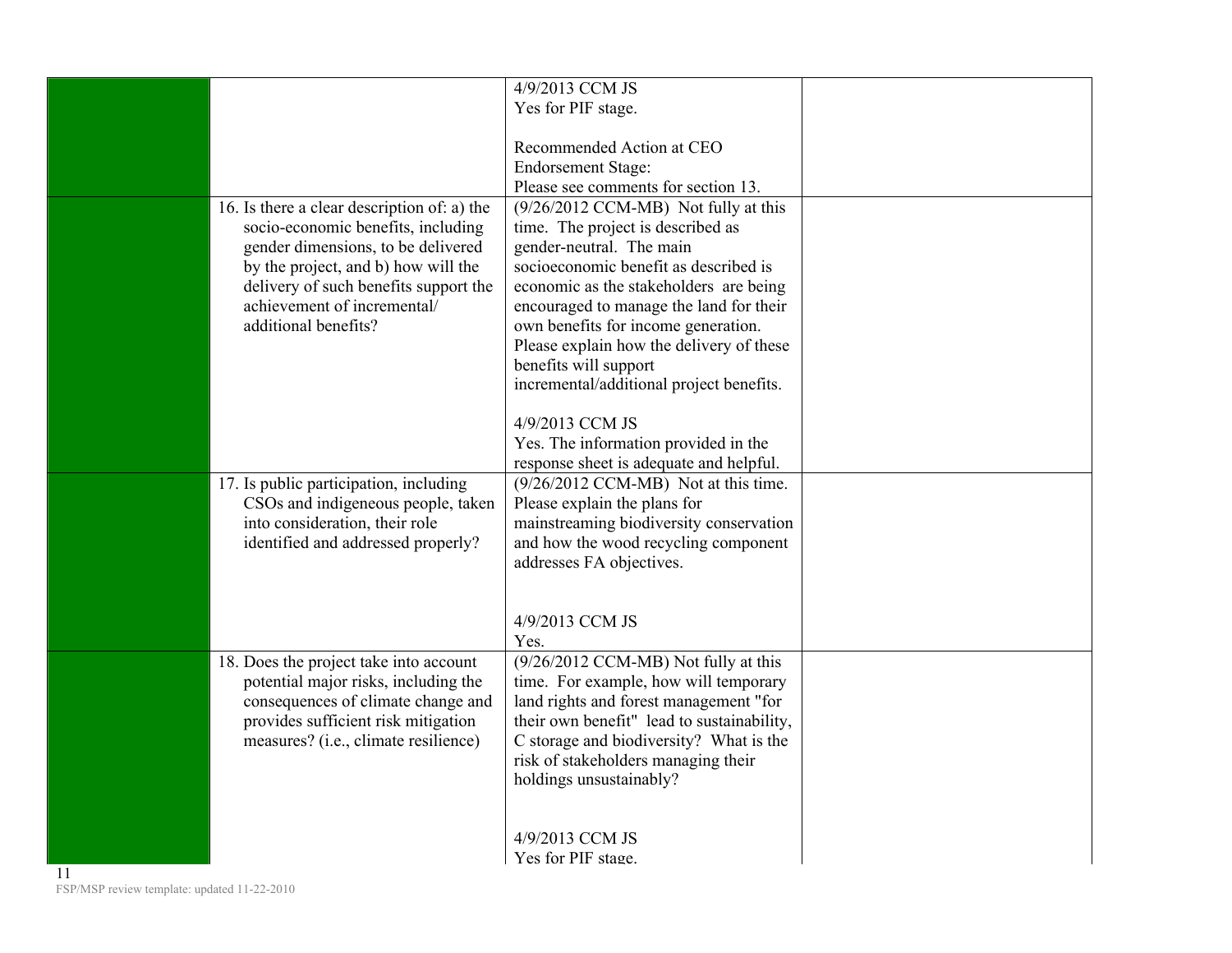|                                                                                                                                 | Recommended Action at CEO<br><b>Endorsement Stage:</b><br>Please explain measures or incentives<br>that will encourage the stakeholders<br>especially landowners to undertake<br>forest management practices proposed<br>in the project during and beyond project<br>duration.                                                                                                                                                                                                                                                                        |  |
|---------------------------------------------------------------------------------------------------------------------------------|-------------------------------------------------------------------------------------------------------------------------------------------------------------------------------------------------------------------------------------------------------------------------------------------------------------------------------------------------------------------------------------------------------------------------------------------------------------------------------------------------------------------------------------------------------|--|
| 19. Is the project consistent and properly<br>coordinated with other related<br>initiatives in the country or in the<br>region? | (9/26/2012 CCM-MB) Not at this time.<br>Please see previous comments on how<br>to strengthen coordination within the<br>country and internationally. This will be<br>revisited after revision.<br>4/9/2013 CCM JS<br>Yes for PIF stage.<br>Recommended Action at CEO<br><b>Endorsement Stage:</b><br>Please develop mechanisms to<br>coordinate with the identified related<br>initiatives in the country. Also, other<br>ongoing initiatives in the country that<br>may be directly relevant to building the<br>MRV system and creating the national |  |
| 20. Is the project implementation/<br>execution arrangement adequate?                                                           | inventory need to be identified.<br>$(9/26/2012 \text{ CCM-MB})$ Not at this time.<br>We understand that the executing<br>partner will be the Forest Agency of<br>China, and the provincial Forestry<br>Departments will be responsible for<br>day-to day activities. We need more<br>details on the role of local stakeholders.<br>$(NR - UA)$<br>(a) What is the rationale for selecting<br>the 4 particular (and very different)<br>project provinces?<br>(b) Please clarify, together with the<br>OFP, why the same executing agency              |  |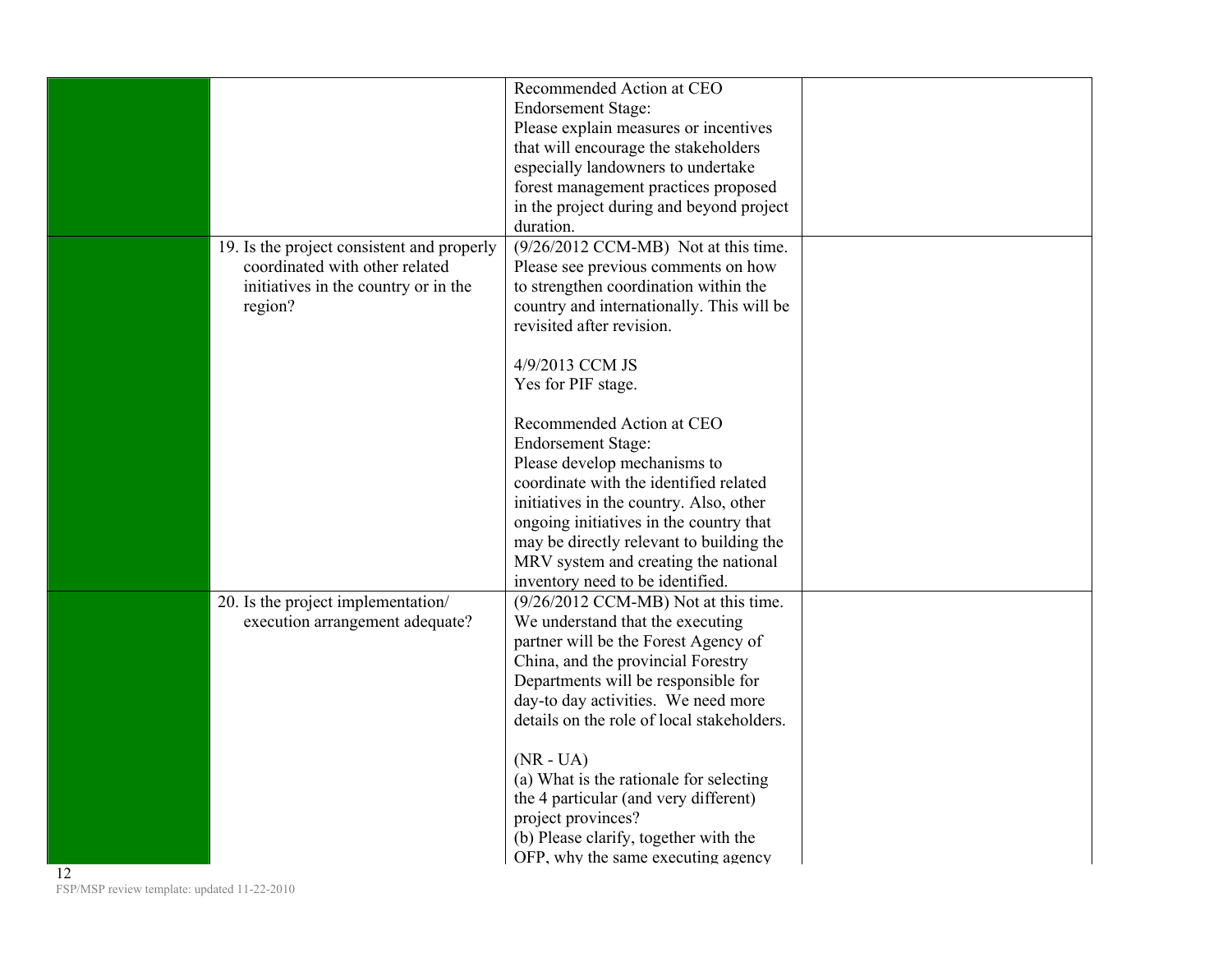|                          |                                                                                 | covering the same provinces and both    |  |
|--------------------------|---------------------------------------------------------------------------------|-----------------------------------------|--|
|                          |                                                                                 | addressing forestry issues. One project |  |
|                          |                                                                                 | (ADB) comes under the PRC-GEF LD        |  |
|                          |                                                                                 | partnership and applies for LD funding, |  |
|                          |                                                                                 | the other is this (FAO) proposal. We    |  |
|                          |                                                                                 | have concerns about potential           |  |
|                          |                                                                                 | duplication of efforts and missed       |  |
|                          |                                                                                 | opportunities for creating synergy      |  |
|                          |                                                                                 | between the 2 projects.                 |  |
|                          |                                                                                 |                                         |  |
|                          |                                                                                 | 4/9/2013 CCM JS                         |  |
|                          |                                                                                 | Yes. Requested changes have been        |  |
|                          |                                                                                 | made.                                   |  |
|                          |                                                                                 |                                         |  |
|                          |                                                                                 | 4/9/2013 NR UA:                         |  |
|                          |                                                                                 | NR comments have been adressed.         |  |
|                          |                                                                                 | Cleared.                                |  |
|                          | 21. Is the project structure sufficiently                                       |                                         |  |
|                          | close to what was presented at PIF,                                             |                                         |  |
|                          | with clear justifications for changes?                                          |                                         |  |
|                          |                                                                                 |                                         |  |
|                          | 22. If there is a non-grant instrument in<br>the project, is there a reasonable |                                         |  |
|                          | calendar of reflows included?                                                   |                                         |  |
|                          |                                                                                 |                                         |  |
|                          | 23. Is funding level for project                                                | (9/26/2012 CCM-MB) Yes, it is 5%.       |  |
|                          | management cost appropriate?                                                    |                                         |  |
|                          |                                                                                 |                                         |  |
|                          |                                                                                 |                                         |  |
|                          |                                                                                 |                                         |  |
| <b>Project Financing</b> |                                                                                 |                                         |  |
|                          | 24. Is the funding and co-financing per                                         | (9/26/2012 CCM-MB) Not at this time.    |  |
|                          | objective appropriate and adequate                                              | Most notably in component 3 the         |  |
|                          | to achieve the expected outcomes                                                | proposed funding from CCM5 is very      |  |
|                          | and outputs?                                                                    | high. In components 1 and 4 the         |  |
|                          |                                                                                 | funding for CCM5 and SFM are high       |  |
|                          |                                                                                 | relative to appropriate expected        |  |
|                          |                                                                                 | outcomes for the focal area and         |  |
|                          |                                                                                 | incentive. See explanation about        |  |
|                          |                                                                                 | appropriate outcomes in comments $#8$ , |  |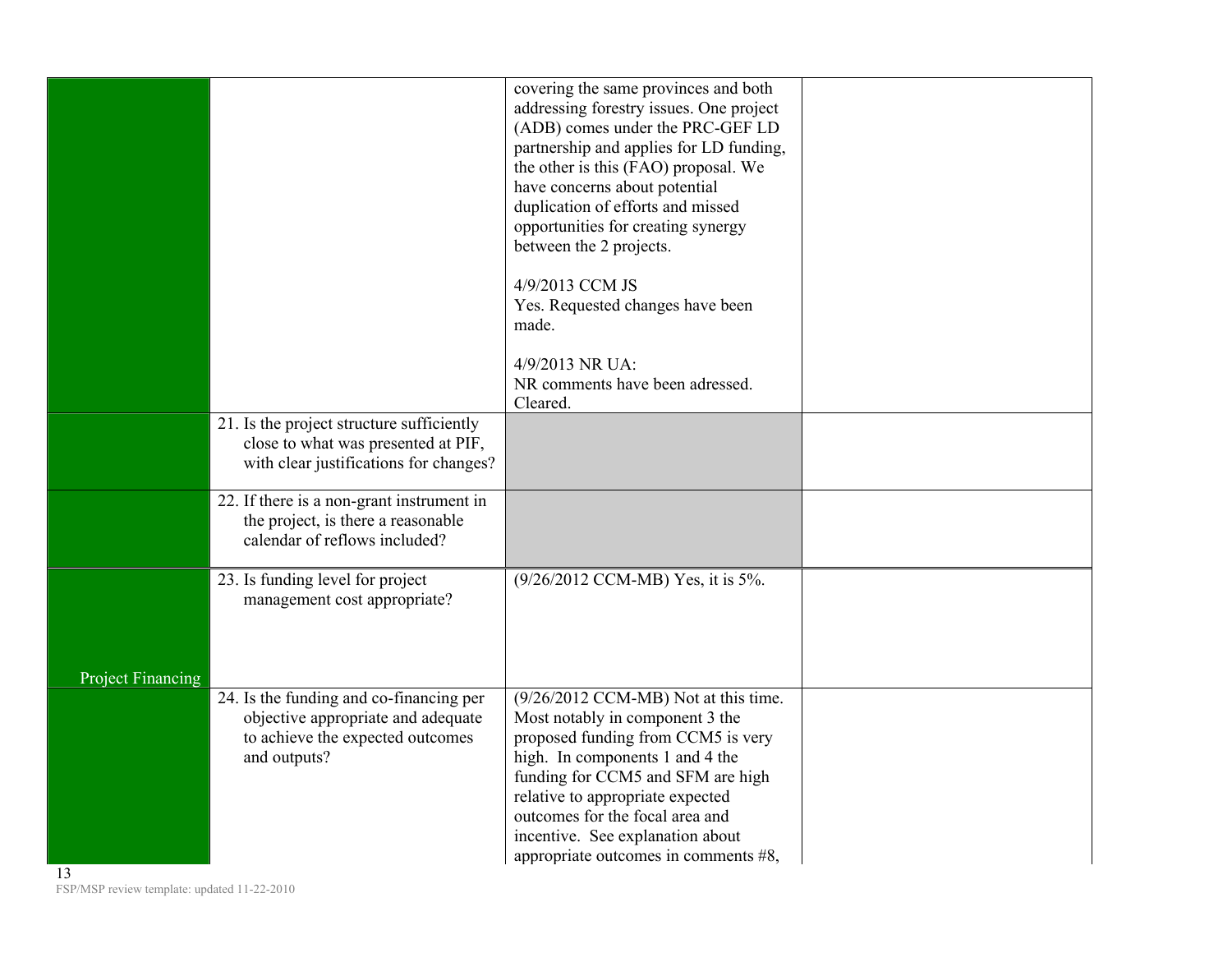|                                   | 25. At PIF: comment on the indicated                                       | (9/26/2012 CCM-MB) Please explain                                           |  |
|-----------------------------------|----------------------------------------------------------------------------|-----------------------------------------------------------------------------|--|
|                                   | cofinancing;                                                               | the breakdown of cash and in-kind                                           |  |
|                                   | At CEO endorsement: indicate if                                            | cofinancing from the government.                                            |  |
|                                   | confirmed co-financing is provided.                                        | 4/9/2013 CCM JS                                                             |  |
|                                   |                                                                            | Yes the requested information has been                                      |  |
|                                   |                                                                            | provided. However, by CEO                                                   |  |
|                                   |                                                                            | endorsement please provide higher                                           |  |
|                                   |                                                                            | proportion of cash or grant co-financing.                                   |  |
|                                   | 26. Is the co-financing amount that the                                    | (9/26/2012 CCM-MB) Yes                                                      |  |
|                                   | Agency is bringing to the project in                                       |                                                                             |  |
|                                   | line with its role?                                                        |                                                                             |  |
| <b>Project Monitoring</b>         | 27. Have the appropriate Tracking Tools                                    |                                                                             |  |
| and Evaluation                    | been included with information for                                         |                                                                             |  |
|                                   | all relevant indicators, as applicable?<br>28. Does the proposal include a |                                                                             |  |
|                                   | budgeted M&E Plan that monitors                                            |                                                                             |  |
|                                   | and measures results with indicators                                       |                                                                             |  |
|                                   | and targets?                                                               |                                                                             |  |
| <b>Agency Responses</b>           | 29. Has the Agency responded                                               |                                                                             |  |
|                                   | adequately to comments from:                                               |                                                                             |  |
|                                   | $\bullet$ STAP?                                                            |                                                                             |  |
|                                   | <b>Convention Secretariat?</b>                                             |                                                                             |  |
|                                   | Council comments?<br>$\bullet$                                             |                                                                             |  |
|                                   | • Other GEF Agencies?                                                      |                                                                             |  |
| <b>Secretariat Recommendation</b> |                                                                            |                                                                             |  |
|                                   | 30. Is PIF clearance/approval being                                        | (9/26/2012 CCM-MB) Not at this time.                                        |  |
| Recommendation at                 | recommended?                                                               | Please see comments in $#7$ , 8, 10, 11,                                    |  |
| PIF Stage                         |                                                                            | 13, 14, 15, 17, 18, 19, 20, and 24.                                         |  |
|                                   |                                                                            |                                                                             |  |
|                                   |                                                                            | Because this project as currently                                           |  |
|                                   |                                                                            | described does not meet the FA<br>objectives please consider as a basis for |  |
|                                   |                                                                            | further discussion some changes in                                          |  |
|                                   |                                                                            | approach that may better meet the                                           |  |
|                                   |                                                                            | objectives for CCM5, SFM/REDD+,                                             |  |
|                                   |                                                                            | and BD.                                                                     |  |
|                                   |                                                                            |                                                                             |  |
| 14                                |                                                                            |                                                                             |  |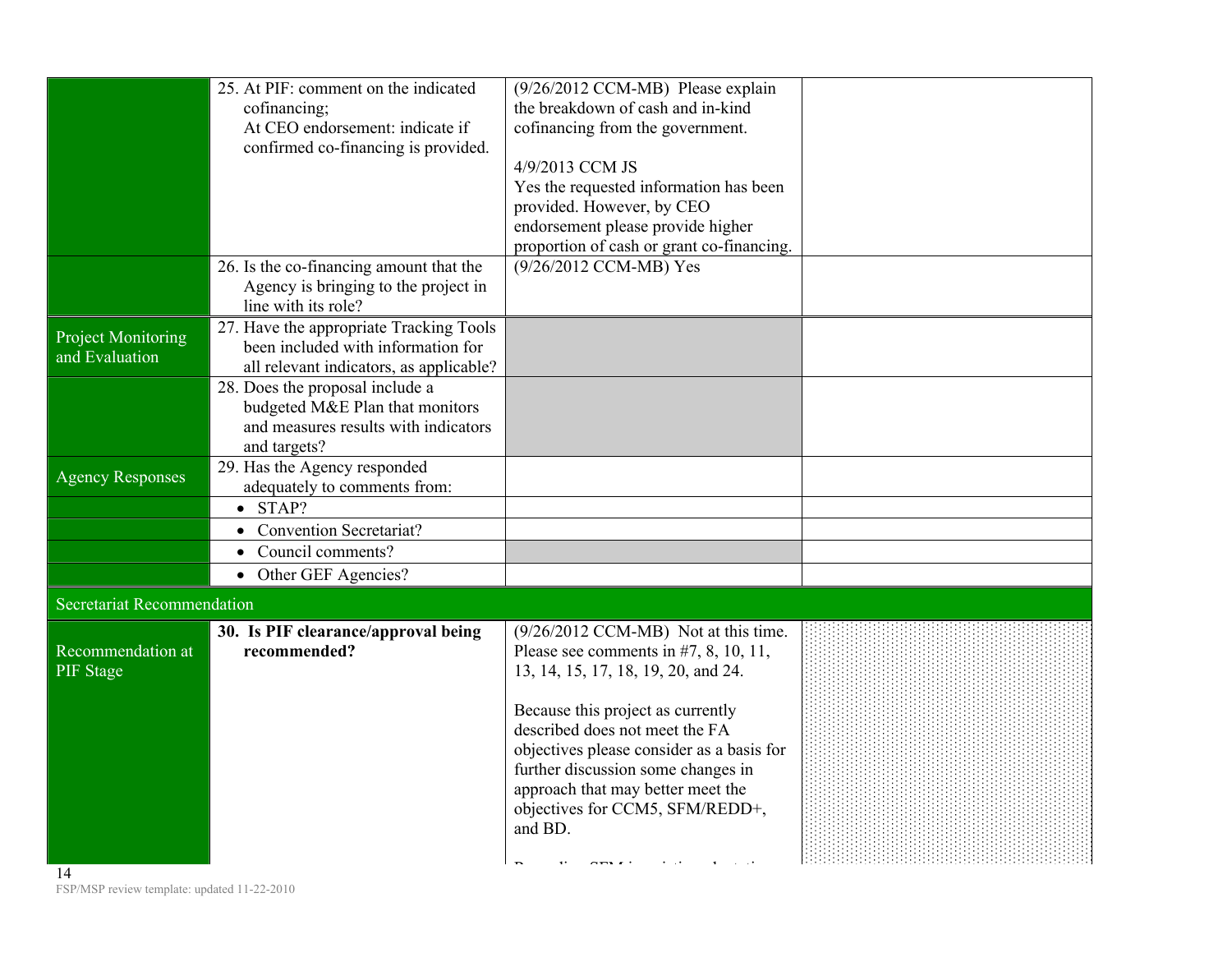|                                                          |                                                                                                                                      | and other forests, please consider forest<br>sustainability certification (i.e. FSC)? In<br>addition, some sort of high conservation<br>value forests (HCVF) assessment would<br>help to improve the framework for SFM<br>in multi-purpose forest in project<br>provinces. Such activities would satisfy<br>a key objective for SFM and better<br>justify BD mainstreaming investments.                                                                                                                                                                                        |  |
|----------------------------------------------------------|--------------------------------------------------------------------------------------------------------------------------------------|--------------------------------------------------------------------------------------------------------------------------------------------------------------------------------------------------------------------------------------------------------------------------------------------------------------------------------------------------------------------------------------------------------------------------------------------------------------------------------------------------------------------------------------------------------------------------------|--|
|                                                          |                                                                                                                                      | There is a need for Carbon stock<br>monitoring systems that can help in the<br>measurement, reporting and validation<br>of GHG emission avoidance through<br>reforestation. The development of this<br>system, or refinement of an existing<br>system would fit well within CCM5 and<br>SFM/REDD+. Also, reforestation,<br>developing and implementing policies<br>and regulations to avoid deforestation,<br>and defining conservation areas to<br>secure carbon sinks are activities that<br>support objectives in CCM5 and<br>SFM/REDD+, would fit well in this<br>project. |  |
|                                                          |                                                                                                                                      | 4/9/2013 CCM JS & NR UA<br>Yes. Please see comments to be<br>addressed by CEO endorsement.                                                                                                                                                                                                                                                                                                                                                                                                                                                                                     |  |
|                                                          | 31. Items to consider at CEO<br>endorsement/approval.                                                                                | Please see comments made throughout<br>the review sheet at PIF stage.                                                                                                                                                                                                                                                                                                                                                                                                                                                                                                          |  |
| Recommendation at<br><b>CEO</b> Endorsement/<br>Approval | 32. At endorsement/approval, did<br>Agency include the progress of PPG<br>with clear information of<br>commitment status of the PPG? |                                                                                                                                                                                                                                                                                                                                                                                                                                                                                                                                                                                |  |
|                                                          | 33. Is CEO endorsement/approval                                                                                                      |                                                                                                                                                                                                                                                                                                                                                                                                                                                                                                                                                                                |  |
| Review Date (s)                                          | being recommended?<br>First review*                                                                                                  | September 26, 2012                                                                                                                                                                                                                                                                                                                                                                                                                                                                                                                                                             |  |
|                                                          | Additional review (as necessary)                                                                                                     | April 10, 2013                                                                                                                                                                                                                                                                                                                                                                                                                                                                                                                                                                 |  |
|                                                          | Additional review (as necessary)                                                                                                     |                                                                                                                                                                                                                                                                                                                                                                                                                                                                                                                                                                                |  |